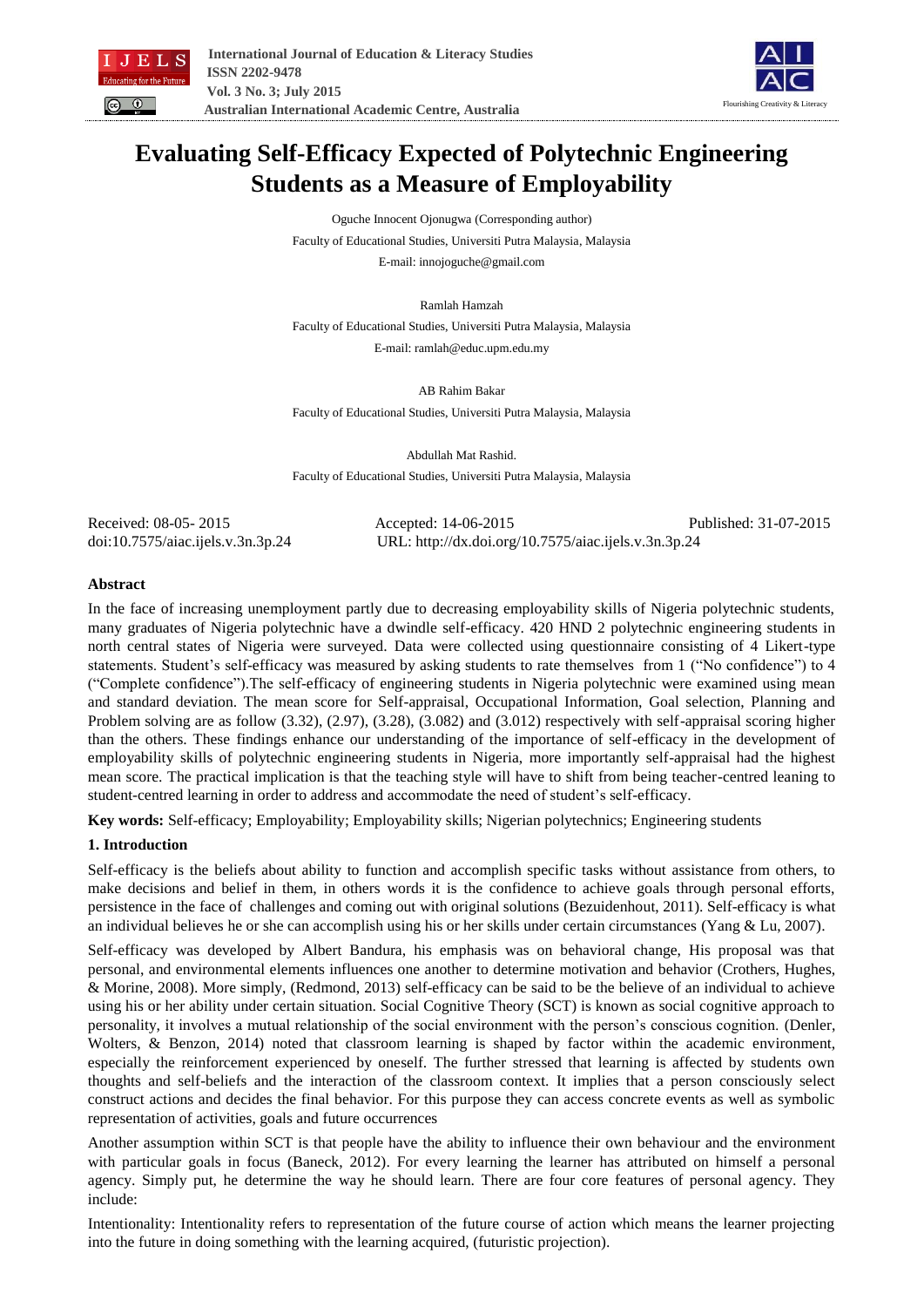#### **IJELS 3(3):24-30, 2015** 25

Forethought: Learners use forethought to envision the future, identify desired outcomes and generate plan of action. Planning is a dimension of agency, this is the temporal extension of the personal agency in future. It leads to anticipatory consequences.

Self-reactiveness: This refers to one's reaction to his behaviour and being able to manipulate it. There are dual focuses to self-reactiveness known as self-regulation and self-reinforcement (Zimmerman & Schunk, 2001). Self-regulation refers to the ability of an individual to actualize goal to give shape to appropriate courses of action and to regulate their execution, while self-reinforcement refers to self-produced consequences of an action. A person possesses an internal standard of feedback for one's own performance.

According Brian, (2014), people behave in the way they execute their initial beliefs; thus, self-efficacy theory functions as a self-fulfilling prophecy. It has influence over people's ability to learn, their motivation and their performance, as people will often attempt to learn and perform only those task for which they believe they will be successful in it (Lunenburg 2011). Self-efficacy beliefs can influence factors such as motivation and commitment levels as well as an individual's willingness to take on difficult tasks. From (Yorke & Knight, 2007) perspective, students should have the confidence in themselves that they can make a difference. Students need to believe that by working hard they are able to enhance their own abilities and potential outcomes (Holker, 2010). People with high-levels self-efficacy in most cases are likely to succeed in tasks and goals, while people with low self-efficacy usually submit to self-doubt at the end, limiting their goal achievement. Hence, self-efficacy beliefs influence people's behaviors and actions (Cole, Holtgrave, & Ríos, 1992). Self-efficacy theory is an important dimension of employability(Knight & Yorke, 2002). It is a tool that helps the individual build confidence for work. Self-efficacy has been also recognized as a useful learning vehicle that can be used in an educational and employability contexts (Lees, 2002). This should be encouraged and nurtured. Students, who have self-efficacy belief in their own ability to produce, organize and undertake tasks will have an effect on their performance. (Knight & Yorke, 2003) considers that it is not enough to have a range of cognitive, social, emotional and behavioral sub-skills, but that these have to be integrated into the challenges that are faced. Therefore, self-efficacy will play an important role in personal development, which will be significant for graduate's employability.

#### **2. Self-efficacy and Employability**

Self-efficacy, self-confidence and self-esteem have always been confused for each other. (Pool & Sewell, 2007b) explained that they provide a crucial link between knowledge, understanding, skills, experience and personal attributes and employability. It is however important to note the differences between the two. Self-esteem is one's ability to attach value to himself unconditionally, It is referring to yourself that you are a human being. It is also the ability of the individual to refer to himself with absolute importance that he is special, unique and precious. It is there all the time, noone can take it away from you, your belief, and your faith. Powers of thought, emotion, speech and movement controls our self-esteem. You can do things positively no matter what you think about yourself, the ability to esteem yourself leads one to self-confidence.



Figure 1. The CareerEDGE model of Graduate Employability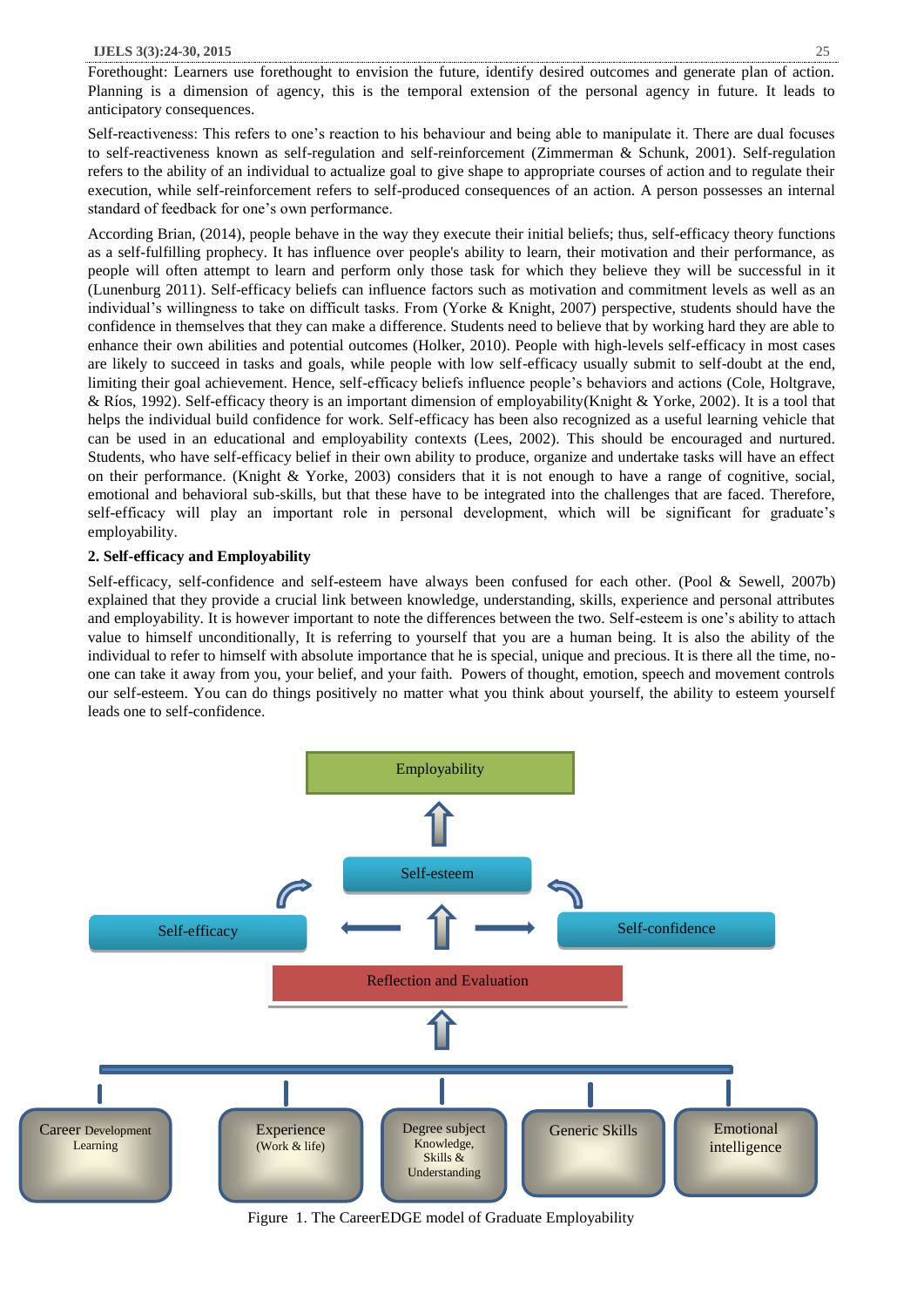#### **IJELS 3(3):24-30, 2015** 26

This model can also be known by the components mnemonics of CareerEDGE, it is valuable in that it can be used to explain the concept of employability to those new to the subject, and to students and their parents as well as appealing to academics. (Pool & Sewell, 2007) argued that by providing students to access and develop these five components and then reflect on and evaluate such experience, it will result in the development of higher levels of self-efficacy, selfconfidence and self-esteem, this factors of course are known to be very critical in the employment of young graduates (Pool & Sewell, 2007; Yorke, 2006).

Pool & Sewell, (2007) also agree that the relevance of this model lies in its simplicity. It can be explained to students or the lecturer and even the parents with ease. The model can also serve future relevance for planning useful curriculum and can demonstrate to the employers the valued role the tertiary institutions play in moulding young graduates for employability. Also it brings out how important the employers of labour and higher institutions can cooperate and contribute to increase qualitative employability. This will be beneficial to all the relevant parties (Nicola Symington, 2012) This study attempts to determine factors influencing employability among polytechnic engineering students in Nigeria. The beliefs this students have in acquiring necessary skills for employment is considered as being important as this will determine their success in life. Bandura, (1995) describes self-efficacy as the "beliefs in one's capabilities to organize and execute the courses of action required to manage prospective situations". Self-efficacy beliefs can influence factors such as self-concepts, skill confidence, general feelings and commitment levels as well as an individual's willingness to take on difficult tasks. In the technical and vocational domain where task may look complex, difficult and demanding, self-efficacy gives confidence to the individual to accomplish such task no matter how complex. Job performance is an important factor to be considered as the ultimate aim of any training is of commensurate or greater output. Bandura, (1977) stressed performance outcomes, or past experiences, as the most important source of self-efficacy. Positive training can influence the employability of an individual and also job performance. If one has performed well at a task previously, he or she is more likely to feel competent and perform well at a similarly associated task (Bandura, 1977).

In addition, an individual's employability assets include their knowledge, skills and attitudes, both the Bandura Selfefficacy and social cognitive theory and the human capital theory. These are main determinants that have been stated to have influenced employability. Linking this to contemporary times investment in human capital, is any action that helps improves an individual's skills and abilities which can lead a reliable employment of the individual improving the wage value in the labor market (International Labour Office, 2010). This is achievable through quality higher education which gives students the confidence and skills needed to succeed in the job labour market. Education helps to foster this belief in students so that they can do and become all they are meant to be in life (United Nations, 2013). The propositions of human capital theory were that the skills that people acquire are a form of capital, which is referred to as human capital. Education is the principal instrument for providing the skills required by the economy and also for improving the overall levels of efficiency, productivity, technological and managerial performance of the labour force (Little, 2002). Education has recently been re-theorised under human capital theory as primarily an economic device seeing individuals as human capital and various economic metaphors such as technology change, innovation, production and education should be used to develop this capital (Akinyemi & Abiddin, 2013). Existing schools infrastructures should be made relevant to meet the challenge of the time. Excellence in education, no doubt, is a challenge that stands in our way to developing a credible pool of human capital. It is obvious that schools and teachers are succeeding in creating environments from which students derive interest and satisfaction and some excitement from the learning tasks they encounter. The interest orientation formed by the school experience endures and transfers to the workplace (Little, 2002).

(Mantz Yorke & Knight, 2007) suggest that employability should be considered in terms of the attributes of students in this four areas: subject understanding, of generic skills application, metacognition and efficacy beliefs. It is expected that graduates should possess these attributes ensuring they have the capability of being effective in the workplace benefiting themselves, their employer and the wider economy. This is why many countries include the delivery of skills in the regular school curriculum. Employers of labour are looking for graduates who can articulate and provide evidence for these skills, achievements and attributes, drawing on both academic and extra-curricular experience. Skills include: self-management, team working, business and customer awareness, problem solving, communication and literacy, application of numeracy, and application of information technology.

## **3. Objectives**

The main objective of the study was to examine the self-efficacy attributes of engineering students in Nigeria polytechnic.

#### *3.1 Research Question*

What are the self-efficacy attributes of engineering students in Nigeria polytechnic.

## **4. Methodology**

This study is a quantitative survey design. Final semester HND 2 students of mechanical, electrical, civil, and computer engineering of federal and state polytechnics in Nigeria were surveyed. The study was conducted in north central geopolitical zone of Nigeria. To assess students' self-efficacy, it was operationalized into 4 measures. Items for selfefficacy were adapted from the instrument used by Gregory Reddan (2009) Improving Exercise Science students' selfefficacy in making positive career decisions. The measures are self-appraisal, occupational information, goal selection, planning and problem solving, each of the measures consist 5 items required for assessing Self-efficacy. The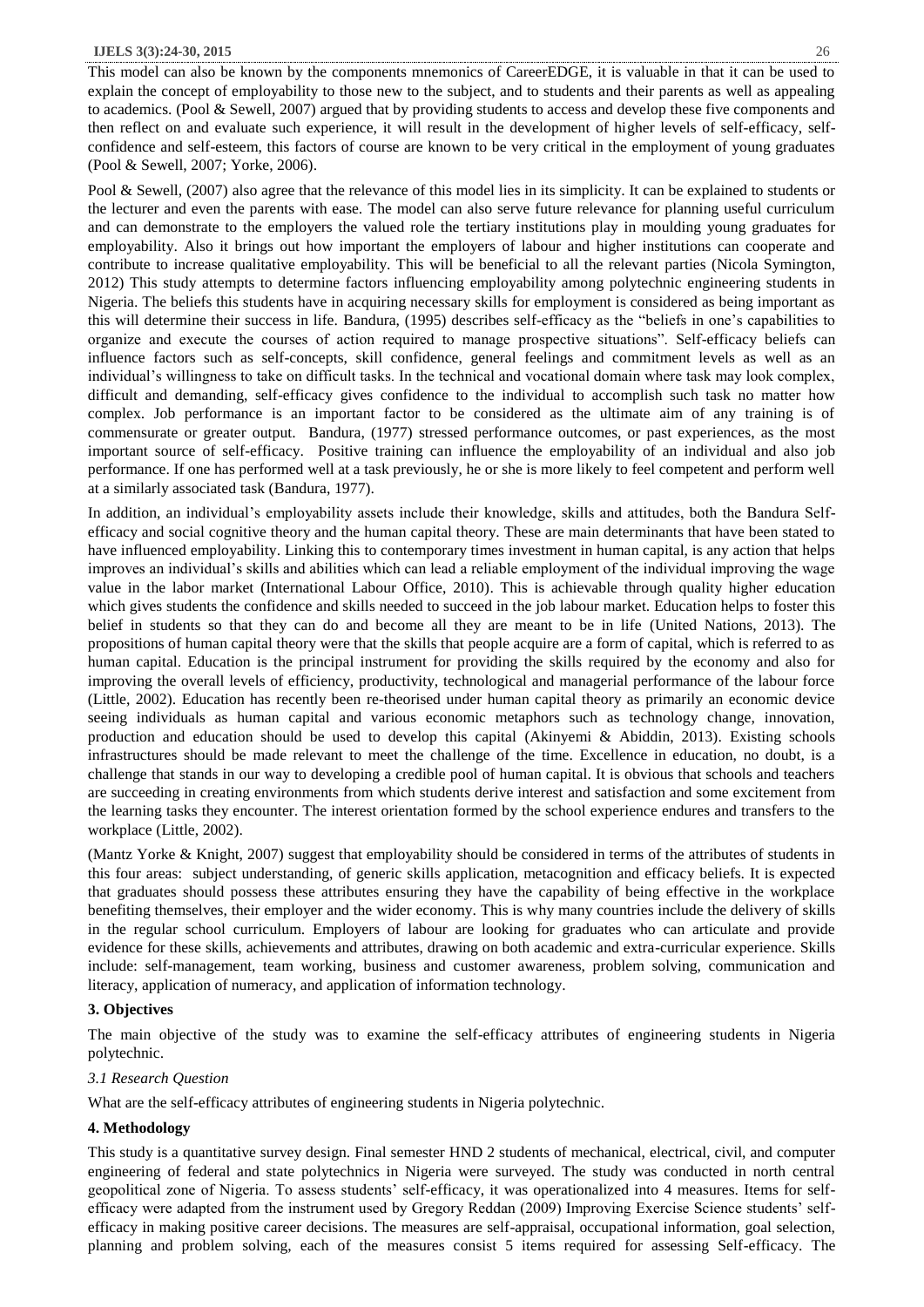#### **IJELS 3(3):24-30, 2015** 27

questionnaire consists of 4 Likert-type statements. Student's self-efficacy will be measured by asking students to react to these items. Each item related to the self-concept and will be rated by respondents from 1 ("No confidence") to 4 ("Complete confidence").

Statistical analysis was performed using SPSS software (version 22). Fifty respondents from a Federal Polytechnic in Nigeria were drawn from students of Four Engineering Departments (Mechanical, Electrical, Civil, and Computer) for the reliability test. The results of the analysis shows that the entire items for self-efficacy met the recommended Cronbach alpha, indicating that all the items measured their construct. The Cronbach alpha was 0.900 which is greater than 0.7. The results of the reliability test conformed with the suggestion in Pallant (2010) and Nunnally (1978). Both authors suggested a minimum level of 0.7 Cronbach alpha values for a large items scale.

## **5. Results and Discussions**

The total number of students surveyed consist of 420 respondents out of which about 6% are female while about 94% are male. According to their marital status about, 06% of the respondents are married, while about 094% are single. In term of age of the respondents, the age distribution were divided into four groups, and ages 26 to 35 is the age group with the largest participants which comprised of 50.95% of the sample population, while about 47.62% of respondents are within the age 16-25. The analysis further shows that those within the age 36-45 are about 0.95%, while the participants within the age 46-55 are about .48%. This shows that majority of the participants are within the age 26-35 years, followed by those with age bracket 16-25. Those within the age 36-45 and 46-55 are about 0.95% and 0.48% of the total sampled population respectively.

From the data respondents were distributed into their field of study, about 43.3% of the participants were studying for Mechanical Engineering, 38.1% are into Electrical Engineering, while about 12% are studying for Civil Engineering, and 6.2% are students of Computer Engineering. Another characteristics of respondents is institutions of study and this shows that about 34% of the participants are students of Federal Polytechnic Idah, 28% study at Federal Polytechnic Bida, 18.3% at Federal Polytechnic Nasarawa, 11.9% of the participants are students of Federal Polytechnic Offa and 06% of the participants are students of Benue State Polytechnic Benue.

| <b>Profile</b>                   | Frequency | Percentage (%) |  |  |
|----------------------------------|-----------|----------------|--|--|
|                                  |           |                |  |  |
|                                  |           |                |  |  |
| Gender                           | 398       | 94             |  |  |
| 1. Male                          | 25        | 06             |  |  |
| 2. Female                        |           |                |  |  |
| <b>Marital Status</b>            |           |                |  |  |
| 1.Single                         | 395       | 94             |  |  |
| 2. Married                       | 25        | 06             |  |  |
|                                  |           |                |  |  |
| Age                              |           |                |  |  |
| 1.16-25                          | 200       | 47.62          |  |  |
| $2.26 - 35$                      | 214       | 50.95          |  |  |
| 3.36-45                          | 04        | 0.95           |  |  |
| 4.46-55                          | 02        | 0.48           |  |  |
|                                  |           |                |  |  |
| <b>Field of Study</b>            |           |                |  |  |
| 1. Mechanical Engineering        | 204       | 28.9           |  |  |
| 2. Electrical Engineering        | 50        | 7.1            |  |  |
| 3. Civil Engineering             | 210       | 29.8           |  |  |
| 4. Computer Engineering          | 134       | 19.0           |  |  |
|                                  |           |                |  |  |
| <b>Polytechnic of Study</b>      |           |                |  |  |
| 1. Federal Polytechnic Idah      | 143       | 34             |  |  |
| 2. Federal Polytechnic Bida      | 121       | 28             |  |  |
| 3 Federal Polytechnic Nasarawa   | 77        | 18.3           |  |  |
| 4. Federal Polytechnic Offa      | 50        | 11.9           |  |  |
| 5. Benue State Polytechnic Benue | 29        | 06.9           |  |  |
|                                  |           |                |  |  |

Table 1. Demographic Characteristics of Respondents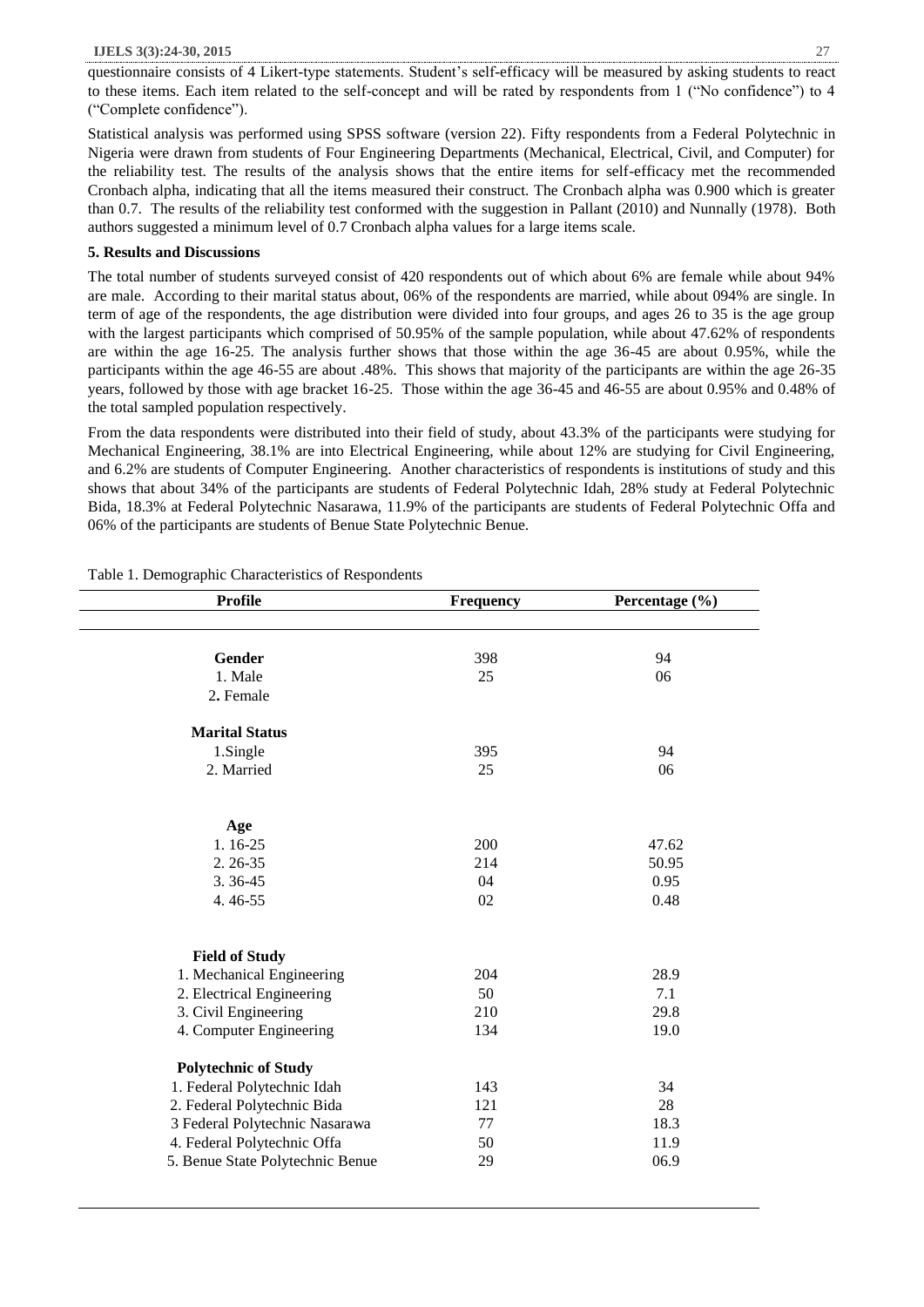*5.1 Ratings on Self-efficacy*

The data presented in table 2 below under self-appraisal revealed that "Can express the type of lifestyle you would like to live" scored the highest mean of (M=3.44, S.D=0.654) Followed by "decide what you want in an occupation" with a mean score of (M=3.32, S.D=0.704) while "i can accurately assess my abilities" and "determine what your ideal job would be" scored the lowest mean of (M=3.27, 3.27, S.D=0.65, 1.147) respectively.

Under occupational information "Can discover for myself information about occupations of interest" score the highest mean of (M=3.22, S.D=0.71) followed by "talk with a person already employed in the field you are interested in" with a mean of (M=3.08, S.D=0.749). "Find out the employment trends for an occupation over the next 10 years" and "Find out per week average earnings of employees in an occupation" scored the lowest mean of (M=2.8, 2.8, S.D=0.747, 0.74) respectively.

Out of the five items under goal selection "Choose a major field of study that best suits your interests" scored a mean of (M=3.35S.D=0.698), "Select a career that will fit into the lifestyle you would preferred" closely followed with a mean score of (M=3.34, 0.664). "Choose a diploma program from a list of potential programs you have dimed fit" and "select one occupation from a list of potential occupations you are considering" had their mean score to be (M=3.2, 3.2 S.D=0.677, 0.59)

It can be seen from the data in Table 3 under planning that "Organise steps needed to successfully complete your chosen diploma program" had the highest mean score of (M=3.15, S.D=0.695) followed by "Draw up a plan of goals you wish to achieve for the next 5 years" with a mean score of (M=3.13, S.D=0.748). "Successfully handle work interview procedures" scored the lowest mean score of (M=2.99, S.D=0.686)

The last group under self-efficacy is Problem solving, "In a situation of academic trouble in an aspect of your chosen diploma you can determine steps to taken" had the highest score of (M=3.06, S.D=0.681) followed by "Identify alternative diploma programs if you are unable to get your first choice" with a mean score of  $(M=3.05, S.D=0.7)$ . While "Select a different diploma if you did not like the first one you entered for" had the lowest mean score of (M=2.9, S.D=0.694).

Looking at the total mean score of each group it is indicated that the overall mean have an average mean score total of above the moderate level of 2.00. Self-appraisal scored the highest total mean of 3.32 while occupational information scored the lowest mean of 2.97.

| Variable                    | Items                                                                             | N <sub>o</sub><br>Confidence | Low<br>confidence | Moderate<br>Confidence | High<br>Confidence | Mean | <b>SD</b> |
|-----------------------------|-----------------------------------------------------------------------------------|------------------------------|-------------------|------------------------|--------------------|------|-----------|
| Self-                       | I can accurately assess my abilities                                              | $\mathbf{1}$                 | 8.3               | 53.3                   | 37.4               | 3.27 | 0.65      |
| appraisal                   | Determine what your ideal job would be.                                           | 0.5                          | 9                 | 57.6                   | 32.6               | 3.27 | 1.147     |
|                             | Decide what you want in an occupation                                             | 0.7                          | 11.7              | 42.4                   | 45.2               | 3.32 | 0.704     |
|                             | Undestand what to sacrifice to achieve<br>your career goals                       | $\mathbf{1}$                 | 11.4              | 44.5                   | 43.1               | 3.3  | 0.704     |
|                             | Can express the type of lifestyle you<br>would like to live                       | 0.2                          | 8.3               | 39                     | 52.4               | 3.44 | 0.654     |
|                             | Total                                                                             |                              |                   |                        |                    | 3.32 |           |
| Occupational<br>Information | Can discover for myself information about<br>occupations of intereste             | 2.1                          | 10                | 51.2                   | 36.7               | 3.22 | 0.71      |
|                             | Investigate over the next 10 years the<br>employment trends of an occupation      | 4.5                          | 26.4              | 53.8                   | 15.2               | 2.8  | 0.747     |
|                             | Find out per week average earnings of<br>employees in an occupation               | 1.9                          | 33.6              | 47.1                   | 17.4               | 2.8  | 0.74      |
|                             | Talk with a person already employed in<br>the field you are interested in         | 2.1                          | 17.9              | 49.8                   | 30.2               | 3.08 | 0.749     |
|                             | Find information about postgraduate<br>programs                                   | 1.4                          | 27.4              | 44                     | 27.1               | 2.97 | 0.776     |
|                             | Total                                                                             |                              |                   |                        |                    | 2.97 |           |
| Goal<br>selection           | Choose a diploma program from a list of<br>potential programs you have dimed fit. | 1.2                          | 11.4              | 54                     | 33.3               | 3.2  | 0.677     |
|                             | Select one occupation from a list of<br>potential occupations you are considering | 0.5                          | 7.9               | 62.6                   | 29                 | 3.2  | 0.59      |
|                             | Select a career that will fit into the<br>lifestyle you would preferred           | 0.5                          | 9.3               | 45.7                   | 44.5               | 3.34 | 0.664     |
|                             | Decide a career and stick to it whether<br>right or wrong                         | $\mathbf{1}$                 | 10.2              | 47.9                   | 41                 | 3.29 | 0.684     |
|                             | Choose a major field of study that best<br>suits your interests                   | 0.5                          | 11.4              | 40.5                   | 47.6               | 3.35 | 0.698     |
|                             | Total                                                                             |                              |                   |                        |                    | 3.28 |           |

Table 2. Distribution of respondents answer to related items to Self-efficacy (n=420)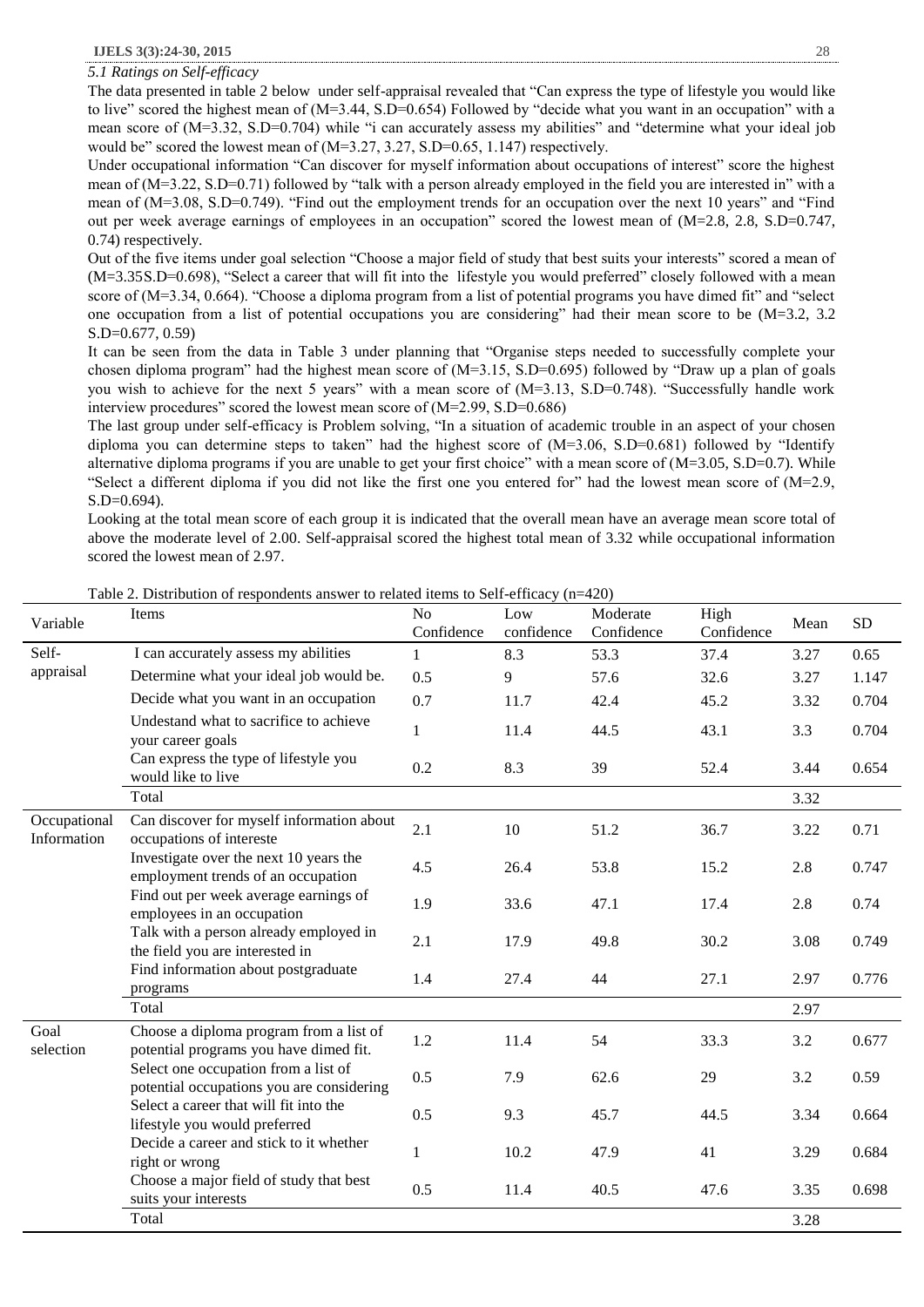**IJELS 3(3):24-30, 2015** 29

| Table 3. Distribution of respondents answer to related items to Self-efficacy $(n=420)$ |  |  |
|-----------------------------------------------------------------------------------------|--|--|
|                                                                                         |  |  |

|                    | Table 3. Distribution of respondents answer to related items to Self-efficacy ( $n=420$ )<br>Items               | No         | Low        | Moderate   | High       |       |           |
|--------------------|------------------------------------------------------------------------------------------------------------------|------------|------------|------------|------------|-------|-----------|
| Variable           |                                                                                                                  | Confidence | confidence | Confidence | Confidence | Mean  | <b>SD</b> |
| Planning           | Draw up a plan of goals you wish<br>to achieve for the next 5 years<br>Organise steps needed to                  | 2.9        | 13.6       | 51         | 32.6       | 3.13  | 0.748     |
|                    | successfully complete your<br>chosen diploma program                                                             | 2.4        | 10.5       | 56.7       | 30.5       | 3.15  | 0.695     |
|                    | Build a good career resume                                                                                       | 2.4        | 14         | 58.6       | 25         | 3.06  | 0.695     |
|                    | Identify employers of labour,<br>industries and institutions<br>applicable to your career<br>possibilities       | 1.7        | 14         | 59         | 25.2       | 3.08  | 0.674     |
|                    | Successfully handle work<br>interview procedures                                                                 | 2.1        | 17.4       | 59.5       | 21         | 2.99  | 0.686     |
|                    | Total                                                                                                            |            |            |            |            | 3.082 |           |
| Problem<br>solving | In a situation of academic trouble<br>in an aspect of your chosen<br>deploma you can determine steps<br>to taken | 1.4        | 16         | 57.6       | 25         | 3.06  | 0.681     |
|                    | Even when you get frustrated you<br>can persistently work on your<br>career goal                                 | 1.4        | 18.1       | 56.9       | 23.6       | 3.03  | 0.689     |
|                    | Select a different deploma if you<br>did not like the first one you<br>entered for                               | 2.1        | 23.1       | 57.4       | 17.4       | 2.9   | 0.694     |
|                    | Change occupation if you are not<br>plesed with your first choice<br>Identify alternative diploma                | 1.2        | 18.6       | 57.1       | 23.1       | 3.02  | 0.682     |
|                    | programs if you are unable to get<br>your first choice                                                           | 1.4        | 17.9       | 55.2       | 25.5       | 3.05  | 0.7       |
|                    | Total                                                                                                            |            |            |            |            | 3.012 |           |

### **6. Conclusion and Recommendations**

This study set out to examine the self-efficacy of engineering students in Nigeria polytechnic. Overall, the results indicate that engineering students in Nigeria polytechnics have acquired high level of self-efficacy scoring above average in all constructs that were used to measure self-efficacy. These results are in agreement with those obtained by Reddan, (2009) who findings indicate positive trends in students' perceptions in regards to their believe of self-efficacy. It also agree with O'Donnell & Media, (2015) who argued that self-efficacy measurements encourage confidence, selfadvocacy and student ownership of learning. Some other important findings from this study indicate that student from Nigerian polytechnics have good ability of goal selection, students indicated that their goal solving ability is also high. Pool & Sewell, (2007b) argued that self-efficacy skills are known to be very critical in the employment of young graduates.The most striking result to emerge from the data is that self-appraisal scored the highest mean which is in support of Yorke & Knight, (2007) prospecting that the personal qualities required of students is the confidence that they can make a difference in their career. It imply that, through proper self-appraisal students become more aware of their own self-efficacy beliefs, and the impact that these can have on their employment prospects is enormous. These findings also indicate that there is room for improvement on the self-efficacy of students giving room for better employability skills. The practical implication of this study provides significant benefits not only for the government of Nigeria, but also to the administrators of Nigerian Polytechnics who should ensure that the teaching style should shift from teacher-centred learning to student-centred learning in order to address and accommodate the need of the students self-efficacy.

#### **References**

Akinyemi, G. M., & Abiddin, N. Z. (2013). Human Capital Developments an Interdisciplinary Approach for Individual, Organization Advancement and Economic Improvement. *Asian Social Science*, *9*(4), 150–157. doi:10.5539/ass.v9n4p150

Bandura, A. (1977a). Self-efficacy: Toward a unifying theory of behavioral change. *Psychological Review*, *8*(2). Bandura, A. (1977b). Self-efficacy: Toward a unifying theory of behavioral change. Psychological Review. *Psychological Review*, *84*(2).